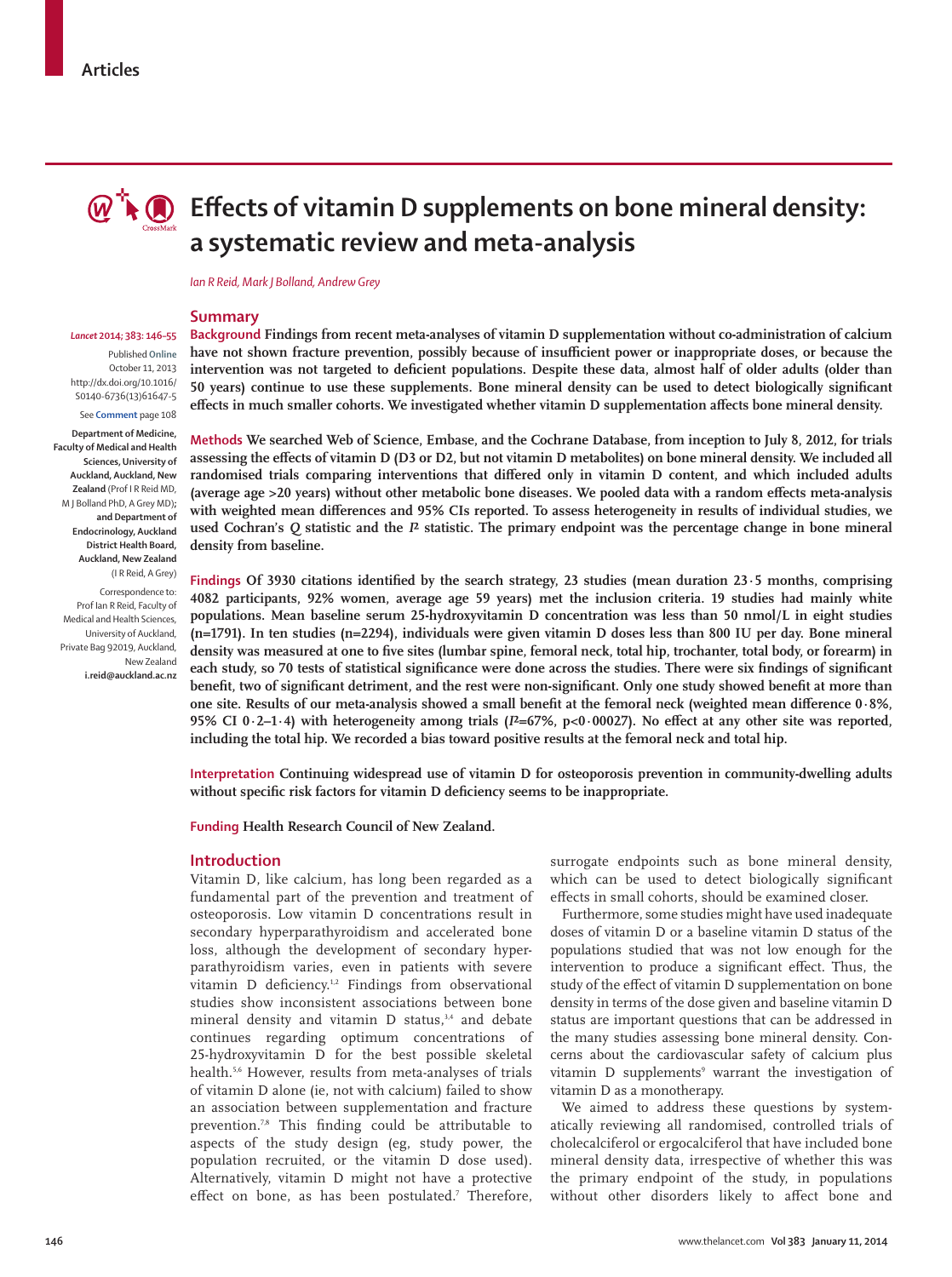calcium metabolism. Despite the negative findings from fracture studies, almost half of adults in the USA use vitamin D supplements.<sup>10</sup> Therefore, to ensure appropriate targeting of this common intervention, investigators need to establish in which groups the vitamin improves bone health.

# **Methods**

# **Search strategy and selection criteria**

We did a systematic review and meta-analysis in accordance with the PRISMA (Preferred Reporting Items for Systematic reviews and meta-Analyses) guidelines, and used a predetermined protocol. To qualify for inclusion,

|                                            | <b>Trial</b><br>duration<br>(months) | N   | Mean age<br>(range;<br>years)               | Country                  | Sex (%<br>female)   | Mean 250HD                  | <b>Dietary</b><br>calcium<br>(SD or range; nmol/L)<br>(mg/day) |                      | Weight<br>(kg)            | Intervention                                                             | Co-<br>interventions*                            | Comorbidities                         |
|--------------------------------------------|--------------------------------------|-----|---------------------------------------------|--------------------------|---------------------|-----------------------------|----------------------------------------------------------------|----------------------|---------------------------|--------------------------------------------------------------------------|--------------------------------------------------|---------------------------------------|
|                                            |                                      |     |                                             |                          |                     | Baseline                    | On<br>vitamin D                                                |                      |                           |                                                                          |                                                  |                                       |
| Christiansen,<br>198018                    | 24                                   | 149 | 50<br>(inclusion<br>criteria<br>$45 - 54$ ) | Denmark                  | 100                 | $\ddot{\phantom{a}}$        |                                                                |                      |                           | Vitamin D3 2000 IU/day<br>vs placebo                                     | Calcium<br>500 mg/day                            |                                       |
| Dawson-<br>Hughes, + 1991 <sup>19</sup>    | 12                                   | 276 | 62                                          | USA (white)              | 100                 | 71‡                         | 95\$                                                           | 390                  | 68                        | Vitamin D3 400 IU/day<br>vs placebo                                      | Calcium<br>380 mg/day                            |                                       |
| Dawson-<br>Hughes, † 1995 <sup>20</sup>    | 24                                   | 261 | 64                                          | USA (white)              | 100                 | $66\pm 25$                  | 100§                                                           | 450                  | 68                        | Vitamin D3 100 IU/day<br>vs 700 IU/day                                   | Calcium<br>500 mg/day                            | $\ddotsc$                             |
| Ooms, <sup>†</sup><br>1995 <sup>21</sup>   | 24                                   | 348 | 80<br>(inclusion<br>criteria<br>>70)        | Holland                  | 100                 | 26¶ (19-37)                 | $62$ S                                                         | About<br>1120¶       | 71                        | Vitamin D3 400 IU/day<br>vs placebo                                      | $\ddot{\phantom{a}}$                             | $\ldots$                              |
| Tuppurainen,**<br>199822                   | 48                                   | 45  | 55<br>(inclusion<br>criteria<br>$50 - 59$   | Finland                  | 100                 |                             | $\ldots$                                                       | 730                  | 61                        | Vitamin D3 300 IU/day<br>for 9 of 12 months per<br>year vs control       | Hormone<br>treatment                             |                                       |
| Komulainen, +**<br>$1999 - HRT23$          | 60                                   | 231 | 53                                          | Finland                  | 100                 | 27(10)                      | $\ddot{\phantom{a}}$                                           | 830                  | 70                        | Vitamin D3<br>300 IU/ day†† for 9 of<br>12 months per year vs<br>placebo | Hormone<br>treatment                             |                                       |
| Komulainen, †**<br>$1999 - no HRT23$       | 60                                   | 227 | 53                                          | Finland                  | 100                 | 28(11)                      | $\ddot{\phantom{a}}$                                           | 840                  | 69                        | Vitamin D3:<br>300 IU/day†† for 9 of<br>12 months per year vs<br>placebo | Calcium<br>93 mg/day                             | $\ddotsc$                             |
| Hunter. <sup>+</sup><br>2000 <sup>24</sup> | 24                                   | 158 | 59 (47-70) UK                               |                          | 100                 | 71 (29)                     | 104 <sub>S</sub>                                               | 1055                 | 63                        | Vitamin D3 800 IU/day<br>vs placebo                                      | $\ddot{\phantom{a}}$                             | $\ddotsc$                             |
| Patel,<br>2001 <sup>25</sup> ‡‡            | 12                                   | 70  | 47 (23-70) UK                               |                          | 100                 | 72 (30-119)                 | $+25$                                                          | 570                  | 68                        | Vitamin D3 800 IU/day<br>vs placebo                                      | $\overline{\phantom{a}}$                         | $\ldots$                              |
| Venkatachalam,<br>2003 <sup>26</sup>       | 24                                   | 50  | 54                                          | UK                       | 68                  | $\ddot{\phantom{a}}$        | $\ddot{\phantom{a}}$                                           | $\ddot{\phantom{0}}$ | $\ddotsc$                 | Intramuscularvitamin D<br>300 000 IU/year vs<br>placebo                  | $\ddotsc$                                        | Treated<br>coeliac disease            |
| Cooper, t<br>2003 <sup>27</sup>            | 24                                   | 187 | 56                                          | Australia                | 100                 | $82 \pm 26$                 | 81§                                                            | 780                  | 67                        | Vitamin D2:<br>10 000 IU/week vs<br>placebo                              | Calcium 1 g/day                                  |                                       |
| Harwood, +**<br>2004 <sup>28</sup>         | 12                                   | 75  | 80 (67-92) UK                               |                          | 100                 | $29(10-67)$                 | 405  55                                                        | $\ddotsc$            | <b>BMI</b><br>24 kg/ $m2$ | Intramuscularvitamin<br>D2 300 000 IU vs no<br>treatment                 | No placebo or<br>calcium                         | $\ldots$                              |
| Aloia,†<br>$2005^{29}$                     | 36                                   | 208 | $61(50-75)$                                 | USA (100%<br>AA)         | 100                 | 46 (19;<br>$10 - 100$       | $87$                                                           | 760                  | 79                        | Vitamin D3 800 IU/day<br>for 2 years then<br>2000 IU/ day vs placebo     | Calcium, to<br>$1.2 - 1.5$ g/day<br>total intake | $\ldots$                              |
| Zhu,*†<br>200830                           | 60                                   | 79  | 75<br>(inclusion<br>criteria<br>70-80) ¶¶   | Australia                | 100                 | 68 (26)                     | 106§                                                           | 990                  | 70                        | Vitamin D2 1000 IU/day<br>vs placebo                                     | Calcium<br>$1.2$ g/day                           | $\ddot{\phantom{a}}$                  |
| Zhu,t<br>200831                            | 12                                   | 302 | 77                                          | Australia                | 100                 | $44 \pm 13$                 | 60S                                                            | 1100                 | 73                        | Vitamin D2 1000 IU/day Calcium 1 g/day<br>vs placebo                     |                                                  |                                       |
| Andersen,<br>200832                        | 12                                   | 173 | 37                                          | Pakistanis<br>in Denmark | 51                  | $16\P$<br>$($ IQR 11-22 $)$ | 45\$                                                           | 530¶                 | 73¶                       | Vitamin D3 400 IU/day<br>vs 800 IU/day vs placebo                        | $\ddot{\phantom{a}}$                             | $\ddot{\phantom{a}}$                  |
| Viljakainen, †<br>200933                   | $6\,$                                | 54  | 29 (21-49) Finland                          |                          | $\mathsf{O}\xspace$ | $62 \pm 15$                 | 825                                                            | 1340                 | 79                        | Vitamin D3 400 IU/day<br>vs 800 IU/day vs placebo                        | $\ldots$                                         | $\ddotsc$<br>(Continues on next page) |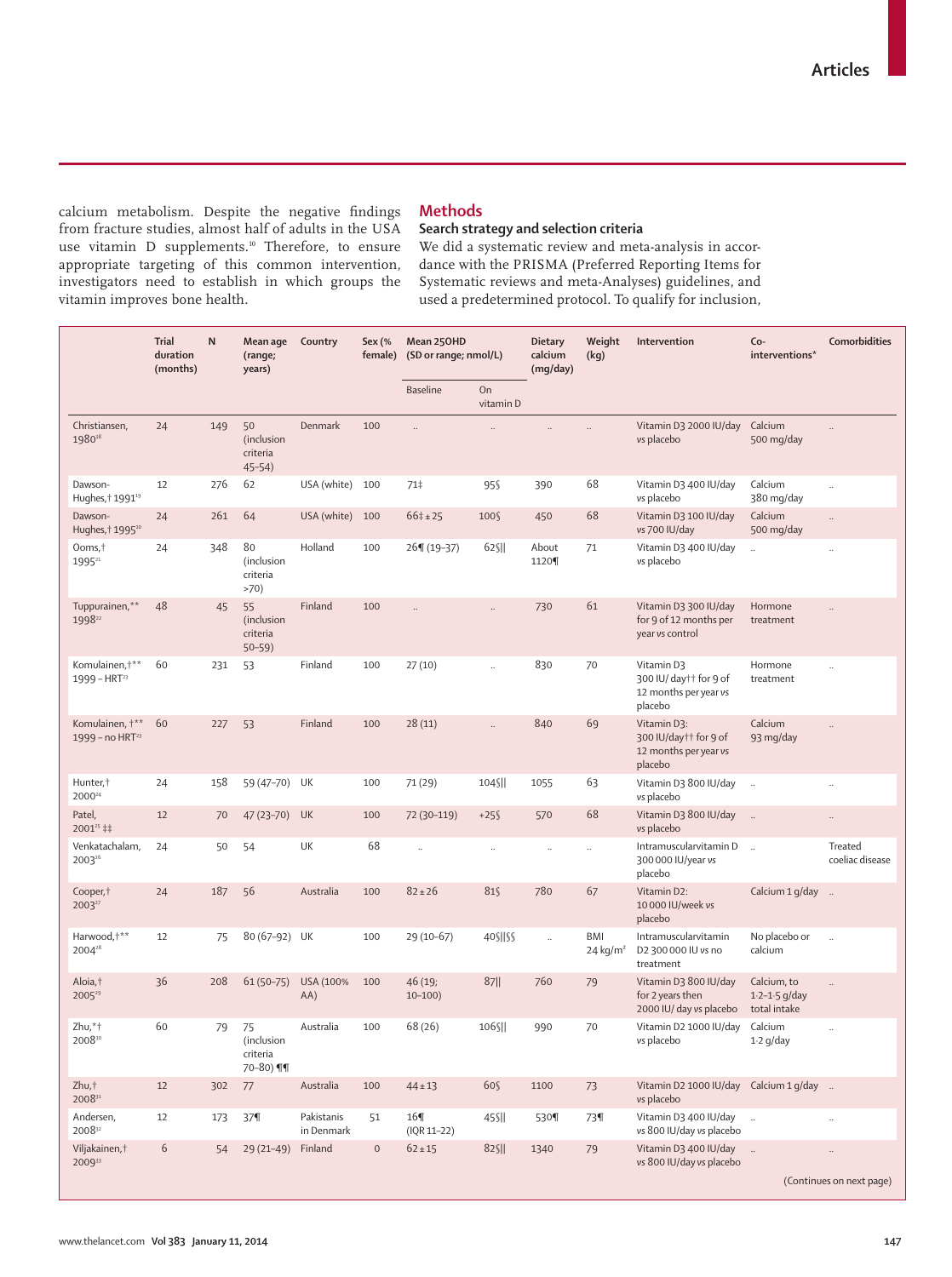|                                    | <b>Trial</b><br>duration<br>(months) | N   | Mean age<br>(range;<br>years)             | Country                | Sex (%<br>female) | Mean 250HD           | <b>Dietary</b><br>calcium<br>(SD or range; nmol/L)<br>(mq/day) |                             | Weight<br>(kq)                       | Intervention                                                        | $Co-$<br>interventions*                      | <b>Comorbidities</b>  |
|------------------------------------|--------------------------------------|-----|-------------------------------------------|------------------------|-------------------|----------------------|----------------------------------------------------------------|-----------------------------|--------------------------------------|---------------------------------------------------------------------|----------------------------------------------|-----------------------|
|                                    |                                      |     |                                           |                        |                   | <b>Baseline</b>      | On<br>vitamin D                                                |                             |                                      |                                                                     |                                              |                       |
| (Continued from previous page)     |                                      |     |                                           |                        |                   |                      |                                                                |                             |                                      |                                                                     |                                              |                       |
| Islam,<br>201034                   | 12                                   | 100 | 22                                        | Bangladesh             | 100               | $36(10-7)$           | 68 SII                                                         | $\ldots$                    | 49                                   | Vitamin D3 400 IU/day<br>vs placebo                                 | $\ddots$                                     | $\ldots$              |
| Jorde,<br>2010 <sup>35</sup>       | 12                                   | 421 | $47(21 - 70)$                             | Norway                 | 63                | $58 \pm 21$          | $141$ S                                                        | $\mathbb{R}^2$              | <b>BMI</b><br>$35$ kg/m <sup>2</sup> | Vitamin D3<br>40 000 IU/week vs<br>20 000 IU/week vs<br>placebo     | Calcium<br>500 mg/day                        | Overweight            |
| Verschueren.<br>201136             | 6                                    | 113 | 80<br>(inclusion<br>criteria<br>$>70)$ ¶¶ | Belgium                | 100               | 53 (34)              | 146 \[                                                         | $\mathcal{L}_{\mathcal{A}}$ | 67                                   | Vitamin D3 880 IU/day<br>vs 1600 IU/day                             | Vibration.<br>factorial design               | $\ldots$              |
| Grimnes, t<br>2012 <sup>37</sup>   | 12                                   | 297 | 63<br>(inclusion<br>criteria<br>50-80) ¶¶ | Norway                 | 100               | 71(23)               | 185 <sub>SII</sub>                                             | 820                         | <b>BMI</b><br>$25$ kg/m <sup>2</sup> | Vitamin D3 800 IU/day<br>vs 6500 IU/day                             | Calcium 1 g/day                              |                       |
| Rastelli,<br>201138                | 6                                    | 60  | 62                                        | <b>USA</b><br>(13%AA)  | 100               | $56 \pm 12$          | 74 <sub>S</sub>                                                | $\ddot{\phantom{a}}$        | <b>BMI</b><br>$32$ kg/m <sup>2</sup> | Vitamin D <sub>2</sub><br>50 000 IU/week vs per<br>month vs placebo | Calcium<br>1 g/day, vitamin<br>D3 400 IU/day | Anastrozole           |
| Steffensen, <sup>†</sup><br>201139 | 22                                   | 71  | $40(21 - 50)$                             | Norway                 | 71                | 56(25;<br>$18 - 143$ | 123 <sub>S</sub>                                               | $\ddot{\phantom{a}}$        | <b>BMI</b><br>$26$ kg/m <sup>2</sup> | Vitamin D3<br>20 000/week vs placebo                                | Calcium<br>$0.5$ g/day                       | Multiple<br>sclerosis |
| Nieves, <sup>†</sup><br>201240     | 24                                   | 127 | 62                                        | <b>USA</b><br>(100%AA) | 100               | 29(13)               | 55\$                                                           | 1000                        | 82                                   | Vitamin D3 1000 IU/day<br>vs placebo                                | Calcium to<br>1 g/day total<br>intake        | $\ldots$              |

Age and 25OHD were assessed at baseline, unless shown otherwise. Komulainen and colleagues<sup>23</sup> study included two cohorts, only one of which received hormone treatment, so these studies are presented separately; therefore, 24 cohorts are shown in the table. N=Number of participants randomly assigned. HRT=hormone replacement therapy. AA=African–American. 25OHD=25-hydroxyvitamin D. \*Given to both groups. †Compliance reported. ‡Measured during study in group on low dose of vitamin D or placebo.§25OHD concentrations were significantly higher during the study than in the control group. ¶Median IQR. Other values for age, 25OHD, calcium intake, and weight are mean. ||25OHD concentrations signifi cantly increased during the study in the vitamin D group.\*\*Unblinded study. ††100 IU/day in year 5. ‡‡12 month intervention in a crossover study, crossover study starting in late summer. This is the treatment effect derived with multivariate regression analysis. §§1 year after injection of vitamin D. ¶¶Entry criteria for study; other values are actual age ranges. ||||Including supplements.

Table 1: Characteristics of randomised controlled trials assessing the effects of vitamin D on bone mineral density in adults

studies had to be randomised controlled trials comparing interventions that differed only in vitamin D content, which were done in adults (average age >20 years). The intervention could be a preparation of vitamin D3 or D2, but not a vitamin D metabolite. If other interventions were given (eg, calcium), they had to be the same in all groups. Studies of individuals with other disorders likely to affect bone and calcium metabolism (eg, chronic kidney disease, pregnancy, glucocorticoid use, and anti-epileptic drug use) were not eligible. Data for bone mineral density (or in the case of forearm assessment, bone mineral content) had to be available, irrespective of whether this was the primary endpoint. There were no language restrictions on trial eligibility. See **Online** for appendix

> We searched Web of Science, Embase, and the Cochrane Database from inception to July 8, 2012, with the terms "vitamin D", or "c(h)olecalciferol", or "ergocalciferol", together with either "randomised study", "randomised trial", or "controlled clinical trial". Additionally, the reference lists of reviews of vitamin D were screened for qualifying studies.<sup>5,11-16</sup> Two authors (IRR, MJB) independently confirmed the eligibility of studies

and collated the data from the qualifying studies. IRR extracted the data which were double checked by MJB and discrepancies resolved through discussion. Study quality was assessed as recommended in the Cochrane Handbook. $\sqrt{r}$  The complete search strategy is available in the appendix.

### **Statistical analysis**

The primary endpoint was the percentage change in bone mineral density from baseline. We pooled data with a random effects meta-analysis with weighted mean differences and 95% CIs reported. To assess heterogeneity in results of individual studies, we used Cochran's *Q* statistic and the *I*² statistic (*I*² >50% was used as a threshold indicating significant heterogeneity). Publication bias was assessed with Funnel plots and Egger's regression model. The effects of vitamin D on bone mineral density were compared between subgroups of trials defined by prespecified characteristics (eg, baseline age, vitamin D status, treatment dose, and trial duration). All tests were twotailed and a p value of less than  $0.05$  was deemed statistically significant. We analysed data with Comprehensive Meta-Analysis (version 2).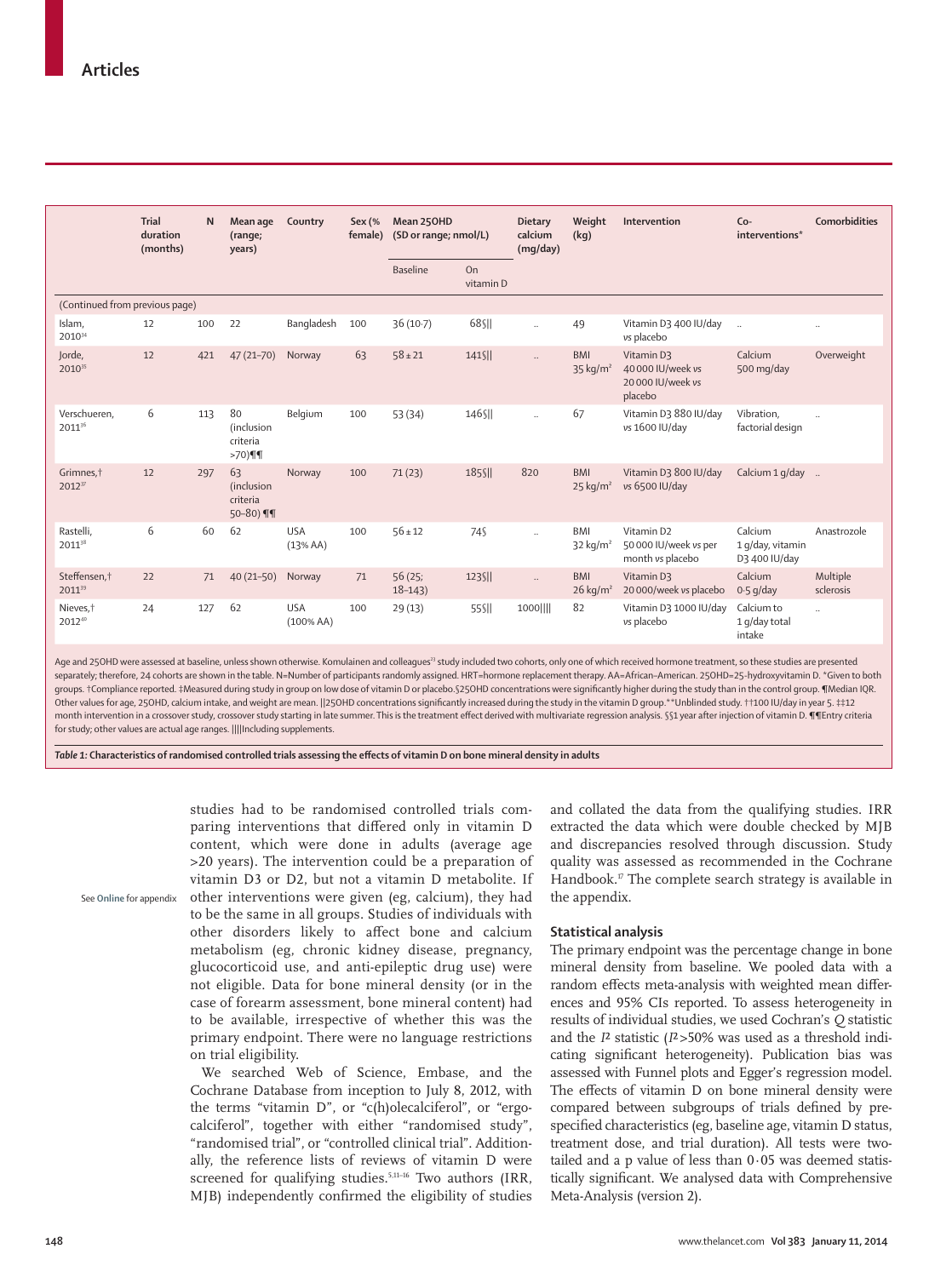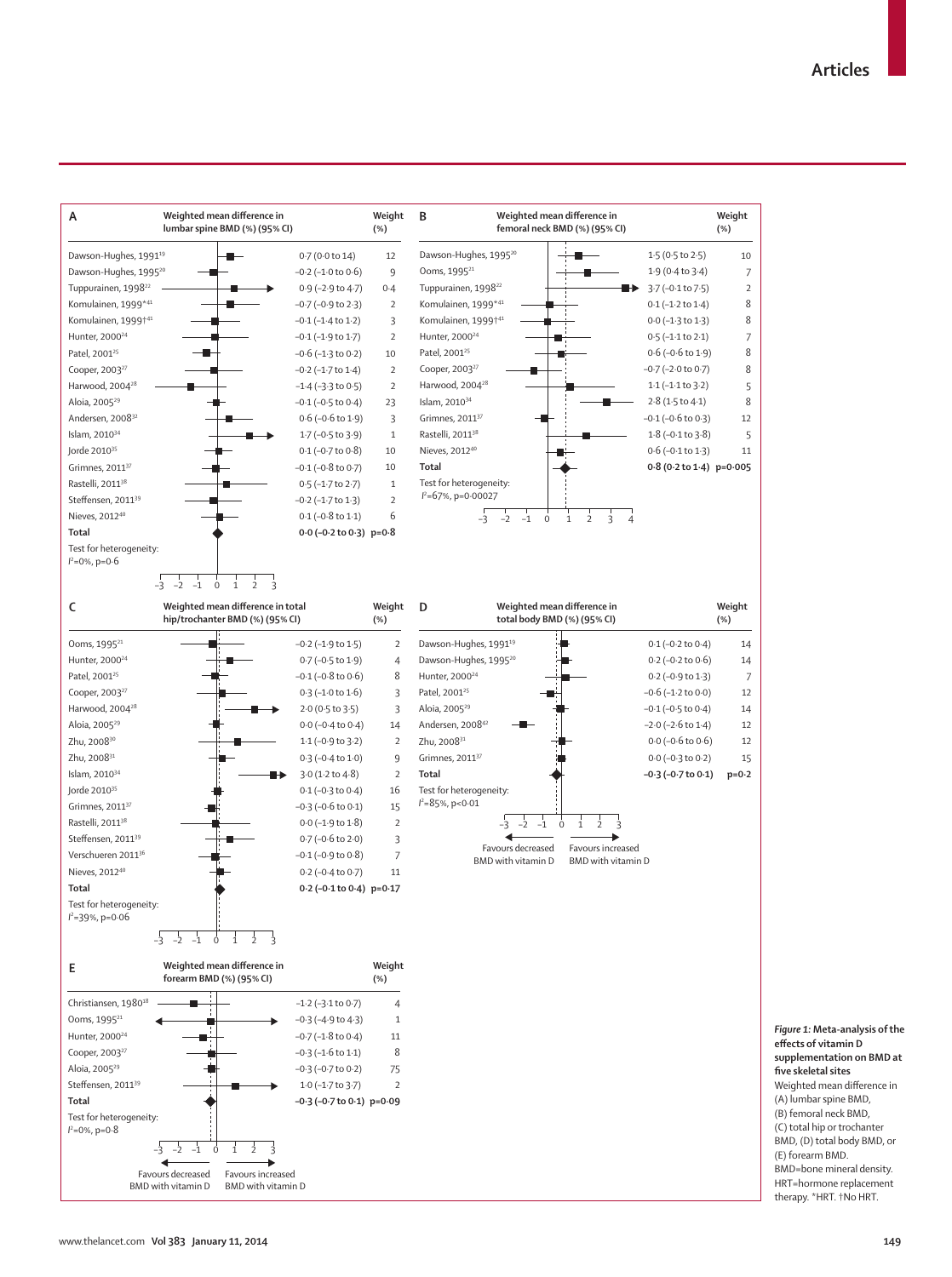#### **Role of the funding source**

The sponsors of the study had no role in study design, data collection, data analysis, data interpretation, or writing of the report. IRR and MJB had full access to all the data in the study and had final responsibility for the decision to submit for publication.

## **Results**

Our search strategy identified 3930 unique publications, the titles and abstracts of which were screened for inclusion. The full text of 54 articles was retrieved, of which 23 met the inclusion criteria (appendix). Reasons for exclusion of the remaining articles were: intervention not vitamin D (12), patients too young (two), study not randomised (two), duplicate publication (five), no data for bone mineral density presented (six), and patients had other major pathologies (four).

Table 1 shows descriptive data for the 23 qualifying trials, and figure 1 shows the data for bone mineral density data. One study (Komulainen and colleagues) included two cohorts, one receiving and one not receiving hormone



*Figure 2***: Funnel plots of femoral neck (A) and total hip (B) bone mineral density data, testing for publication bias**

Evidence of positive bias (assessed with Egger's test) was apparent for both, but not at the other bone mineral density measurement sites (data not shown).

treatment, which are presented separately, so 24 cohorts are shown in the table. 18 studies were placebo-controlled, two had open control groups $22,28$  (but in one of these, investigators assessing bone density assessment were masked to treatment group<sup>22</sup>), and three were comparisons between two different doses of vitamin D.<sup>20,37,38</sup> 19 studies were double-blind, and in one (presented in abstract only)<sup>26</sup> blinding was not described. A rigorous method of randomisation was explicitly described in 14 studies, and allocation concealment in ten studies; in the remainder, this information was absent or unclear. One study did not provide details of participants who withdrew or were lost to follow-up.<sup>22</sup> Participant completion rates ranged from 61% to 96%, and the weighted mean was 84%. Two studies<sup>30,38</sup> seemed to have more non-completers in the vitamin D group than in the control group, and one study<sup>40</sup> had more non-completers in the control group. Compliance was more than 80% in the 14 studies in which it was reported. Findings from two recent studies showed bone mineral density at only one site,<sup>30</sup> and Egger's test showed evidence of bias towards positive results at both hip sites (figure 2), but not elsewhere (data not shown), suggesting selective reporting.

The studies recruited 4082 participants, 92% women. In six studies (n=871) the average age was younger than 50 years, and the weighted mean age for the 24 cohorts was 59 years. 19 studies included mainly white populations, two were done exclusively in African–American individuals,<sup>29,40</sup> one took place in Bangladesh,<sup>34</sup> and another studied Pakistani immigrants in Denmark.<sup>32</sup> Two studies included mainly overweight populations.<sup>35,38</sup> 25-hydroxyvitamin D concentration was measured at baseline in all individuals in 19 studies, in 15% in one study,<sup>23</sup> and omitted in three.<sup>18,22,26</sup> A wide range of baseline concentrations of 25-hydroxyvitamin D were reported. The mean level was less than 30 nmol/L in five studies (n=1181), 30–50 nmol/L in three studies (n=610), 50–75 nmol/L in 11 studies (n=1860), and more than 75 nmol/L in only one study (187 healthy Australian women in early postmenopause). In 12 studies, calcium supplements were given to all trial groups. Two studies (n=243) had average total calcium intakes of less than 750 mg per day.25,32 One study25 used a crossover design whereas the others were all parallel group studies. Three small studies were of 6 months duration, eight for 1 year, and 12 for 2–5 years. The weighted mean trial duration was 23·5 months.

Various supplement regimens were assessed. Most trials used daily oral dosing, although in two studies, supplementation was given only for 9 months of each year. Four studies (n=739) dosed participants at weekly or monthly intervals, and two studies (n=125) gave annual intramuscular injections of 300 000 units. When doses are averaged, 500 IU per day or less was given in six studies (n=1648), 500–799 IU per day in four studies (n=646), and 800 IU per day or more in 13 studies  $(n=1788)$ . Three studies had three groups (two different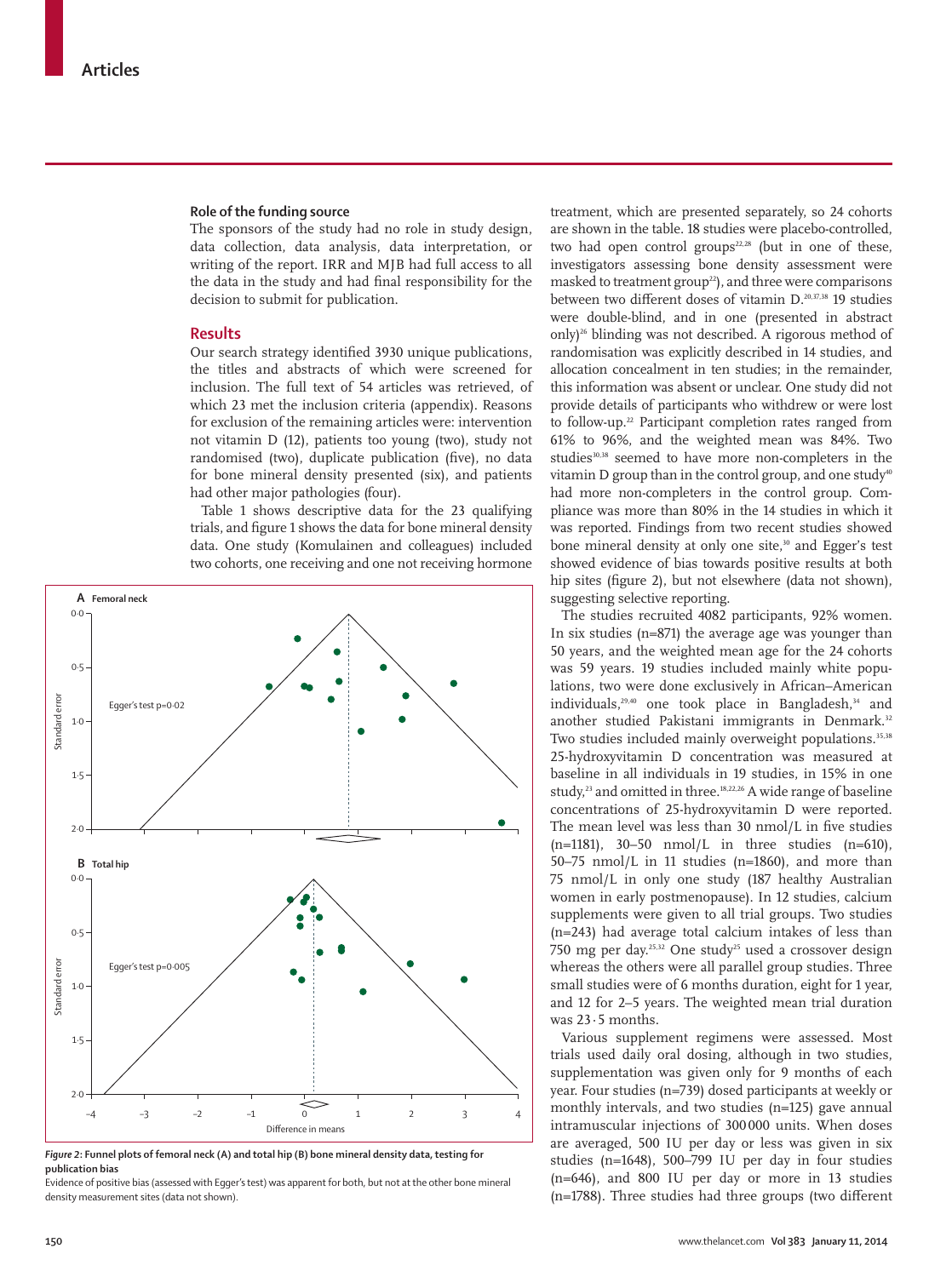vitamin D doses and a control group). $32,33,35$  In one of these studies,<sup>32</sup> the results were reported separately for men and women. For this study, we pooled the results for men and women, and for all three studies, the results from the two vitamin D groups were pooled and compared with the control group.

Follow-up concentrations of 25-hydroxyvitamin D were reported in 19 studies; in all cases, concentrations were significantly increased in individuals on treatment (table 1). The unweighted mean across all studies increased from 53 nmol/L to 92 nmol/L.

Bone mineral density was measured at one to five sites (lumbar spine, femoral neck, total hip, trochanter, total body, or forearm) in each study (figure 1). The total hip site was assessed in 12 studies and the trochanter in three.<sup>21,27,34</sup> Because the trochanter is the major component of the total hip, we have analysed these data together. There were six findings of statistically significant beneficial effects on bone mineral density, four studies reported beneficial effects at one site only, $19-21$  and one study<sup>34</sup> reported beneficial effects in both femoral regions (figure 1). Each of these studies assessed other sites and failed to find significant effects. Two studies reported detrimental effects at the total body ( $p \le 0.05$ ).<sup>32,43</sup>

In three of the five studies with positive outcomes, baseline 25-hydroxyvitamin D concentrations were low (26, 29, and 36 nmol/L), $21,28,34$  but in the other two, concentrations of 25-hydroxyvitamin D in the control group were 66 and 71 nmol/L.<sup>19,20</sup> Four studies<sup>23,29,31,32</sup> with baseline 25-hydroxyvitamin D concentrations of less than 50 nmol/L did not produce positive outcomes, although in one study, the vitamin D dose was only 195 IU per day and in another, 1 g calcium was given to both groups every day.31 Three of the positive studies used vitamin D doses of 400 IU per day,<sup>19,21,34</sup> one compared 700 IU per day with 100 IU per day,<sup>20</sup> and one provided 300000 IU per year (820 IU per day) by injection.<sup>28</sup> Three positive studies were of 12 months duration, and two lasted 24 months.

All positive studies were in women, four in older white women<sup>19-21,28</sup> and one in Bangladeshi women.<sup>34</sup> Thus, no suggestion of ethnic differences in response was evident. Studies comparing higher vitamin D doses with 800 IU per day<sup>36,37</sup> showed no differences.

Figure 1 shows the results of the meta-analysis. Two studies from table 1 were not included in this analysis. In the Venkatachalam study<sup>26</sup> there was a 9-year age difference between the two treatment groups (49 years *vs* 58 years), suggesting that differences in bone loss might not only be related to treatment allocation. The bone mineral density changes tended to be more positive in the placebo group in this study, but this finding was not significant (data not shown). The Viljakainen study<sup>33</sup> was excluded because no quantitative data in the original publication were available, and we have been unable to obtain them from the authors. Investigators of the original publication reported no effects on bone mineral density.

We reported no significant effect of vitamin D on bone mineral density in either the spine or total hip. By contrast, we noted a significant increase in femoral neck bone mineral density, but evidence of heterogeneity in the data (figure 1). Meta-regression exploring the effects of age, study duration, number of participants, sex, 25-hydroxyvitamin D concentration, weight, vitamin D dose, baseline bone mineral density, and type of DXA machine on the femoral neck bone mineral density treatment effect did not show any significant interactions (data not shown). In the forearm and total body scans, both predominantly assessing cortical bone, net changes were negative, although neither was significant (figure 1). We recorded evidence of bias towards positive results at both hip sites, which might have contributed to the positive femoral neck results. However, an analysis restricted to the studies that reported both spine and femoral neck showed the change in bone mineral density to be greater at the femoral neck  $(p=0.012;$  data not shown). A similar comparison in studies reporting both

|                 | 250HD concentrations |                                   |                  |                            |            |                | Dose                                                                                                                                                      |                 |                              |            |                  | <b>Duration</b>            |            |                                   |                       |                | Calcium                    |                |                                   |            |  |
|-----------------|----------------------|-----------------------------------|------------------|----------------------------|------------|----------------|-----------------------------------------------------------------------------------------------------------------------------------------------------------|-----------------|------------------------------|------------|------------------|----------------------------|------------|-----------------------------------|-----------------------|----------------|----------------------------|----------------|-----------------------------------|------------|--|
|                 | <50 nmol/L           |                                   | $\geq$ 50 nmol/L |                            | p<br>value |                | <800                                                                                                                                                      |                 | $\geq 800$                   | p<br>value | $\leq$ 12 months |                            | >12 months |                                   | $\mathbf{D}$<br>value | Calcium        |                            | No calcium     |                                   | p<br>value |  |
|                 | $\mathsf{n}$         | %<br>difference                   | n                | %<br>difference            |            | n              | %<br>difference                                                                                                                                           | n               | %<br>difference              |            | n                | %<br>difference            | n.         | %<br>difference                   |                       | n              | %<br>difference            | $\mathsf{n}$   | $\frac{0}{6}$<br>difference       |            |  |
| Lumbar<br>spine |                      | $0.1(-0.3)$<br>to $0.5$ )         | 9                | $0.0(-0.3)$<br>to $0.3$ )  | 0.9        | $\overline{7}$ | 0.4(0.0)<br>to $0.8$ <sup>*</sup>                                                                                                                         | 10 <sup>°</sup> | $-0.1(-0.4)$<br>to $0.2$ )   | 0.04       | 8                | $0.1(-0.4)$<br>to $0.6$ )  | 9          | $0.0 (-0.4 \ 0.6$<br>to $0.3$ )   |                       | 10             | $0.1(-0.2)$<br>to $0.3$ )  | $\overline{7}$ | $0.1(-0.6)$<br>to $0.7$ )         | >0.9       |  |
| Total hip       | 6                    | $0.6(-0.1)$<br>to $1-2$ )         | 9                | $0.0 (-0.2$<br>to $0.2$ )  | 0.09       | 2              | $1.4(-1.8)$<br>to $4.5$ )                                                                                                                                 | 13              | $0.1(-0.1)$<br>to $0.3$ )    | 0.4        | 8                | $0.2(-0.2)$<br>to $0.7$ )  |            | $0.2(-0.1)$<br>to $0.5$ )         | 0.8                   | 9              | $0.0 (-0.2$<br>to $0.2$ )  | 6              | $0.7(-0.1)$<br>to $1.6$ )         | 0.1        |  |
| Femoral<br>neck | 6                    | 1.0(0.2)<br>to $1.9$ <sup>*</sup> | 6                | $0.5(-0.2)$<br>to $1-3$ )  | 0.2        | 6              | 1.4(0.4)<br>to $2.4$ <sup>*</sup>                                                                                                                         | $7^{\circ}$     | $0.3(-0.2)$<br>to $0.8$ )    | 0.06       | $5\overline{2}$  | $1.2(-0.1)$<br>to $2-4$ )  | 8          | 0.7(0.0)<br>to $1.3$ <sup>*</sup> | 0.5                   | $5^{\circ}$    | $0.4(-0.5)$<br>to $1-3$ )  | 8              | 1.1(0.4)<br>to $1.9$ <sup>*</sup> | 0.2        |  |
| Forearm         | $\overline{z}$       | $-0.3(-0.7)$<br>to $0.2$ )        | 3                | $-0.4(-1.2)$<br>to $0.4$ ) | 0.6        | -1             | $-0.3(-4.9)$<br>to $4-3$ )                                                                                                                                |                 | $5 -0.3(-0.7)$<br>to $0.1$ ) | >0.9       | $\ddots$         | $\ldots$                   |            | $6 -0.3(-0.7)$<br>to $0.1$ )      | $\cdots$              | $\overline{4}$ | $-0.3(-0.7)$<br>to $0.1$ ) | $\mathcal{L}$  | $-0.7(-1.7)$<br>to $0.4$ )        | 0.5        |  |
| Total<br>body   |                      | $-0.7(-1.9)$<br>to $0.5$ )        | 5.               | $0.0 (-0.2$<br>to $0.2$ )  | 0.3        | 3              | $-0.6(-1.7)$<br>to $0.6$ )                                                                                                                                | $5 -$           | $-0.1(-0.3)$<br>to $0.1$ )   | 0.4        | 5                | $-0.5(-1.1)$<br>to $0.2$ ) | 3          | $0.1(-0.2)$<br>to $0.3$ )         | 0.12                  | 5              | $0.0 (-0.1$<br>to $0.2$ )  | 3              | $-0.9(-2.1)$<br>to $0.4$ )        | 0.2        |  |
|                 |                      |                                   |                  |                            |            |                | For n, several studies in subgroup. p value for heterogeneity between subgroups. 25OHD=25-hydroxyvitamin D. *Changes for which the CIs do not cross zero. |                 |                              |            |                  |                            |            |                                   |                       |                |                            |                |                                   |            |  |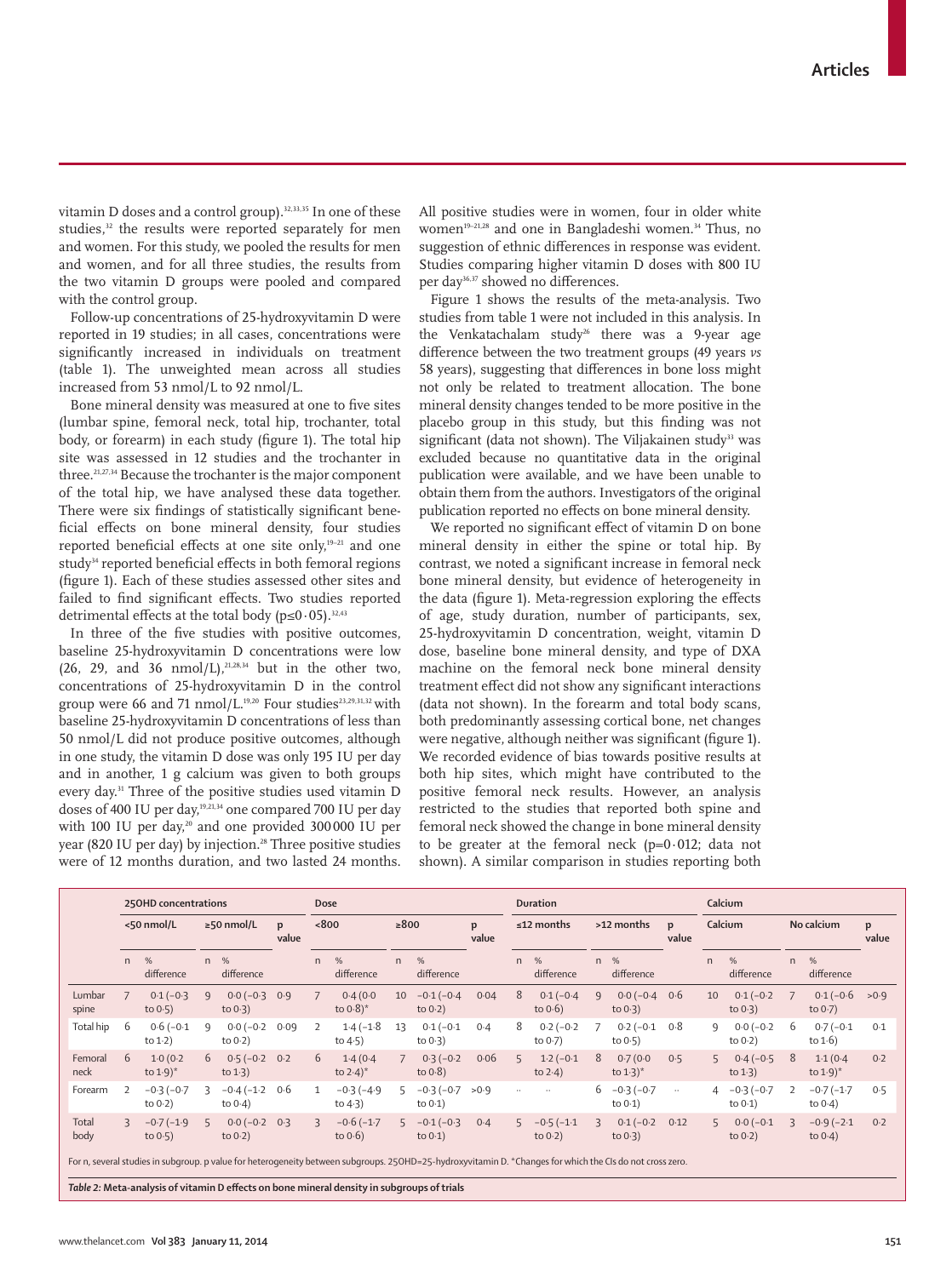femoral neck and total hip or trochanter did not find those sites to be different  $(p=0.31; \text{data not shown}).$ 

Table 2 summarises effects of bone mineral density in subgroups of trials categorised according to study characteristics. These data suggest that benefits are more pronounced in studies using vitamin D doses of less than 800 IU per day in the lumbar spine, and this effect was independent of the effects of baseline 25-hydroxyvitamin D (data not shown). Study duration and administration of calcium to all trial participants did not affect outcomes. The effect of mean age was analysed similarly in three categories: individuals younger than 50 years, 50–75 years, and 75 years or older. We noted no evidence of an age effect (p values  $0.15-0.6$  for the various sites; data not shown). Three trials had an openlabel study design, $22,23,28$  and two studies<sup>30,36</sup> reported results for only one bone mineral density site, raising the possibility of selective reporting. We did a sensitivity analysis excluding these five trials at higher risk of bias. Analyses of the remaining 16 trials produced very similar results for each bone mineral density site to the overall results (data not shown), suggesting that trial quality did not affect outcomes

# **Discussion**

This systematic review provides very little evidence of an overall benefit of vitamin D supplementation on bone density. Although small increases in bone density at some skeletal sites in some studies were reported, when these increases are offset against the individual findings of deleterious effects, the number of positive results is little better than what would have been expected by chance. Findings of the meta-analysis are similar; we reported a small but significant increase in bone density in the femoral neck, but not at the closely related total hip site. Such a localised effect could be artifactual, or could be a chance finding. The femoral neck has more cortical bone than does the total hip region and is usually less responsive to interventions than are trabecular-rich sites, including to the treatment of osteomalacia.<sup>44</sup> The other cortical-rich sites (forearm and total body) did not show a positive effect, so this is not a cortical-specific effect. Single-site effects on bone mineral density have not been associated with reduction in fractures in individuals given other interventions.

Several studies merit individual mention. Results from the investigation by Tuppurainen and colleagues<sup>22</sup> showed the largest end-of-study increases in femoral neck bone mineral density. This large difference between groups at 5 years is contrary to what was reported at 1 and 2 years, when the vitamin D group had smaller increases in bone mineral density than did the control group. No significant benefit was noted from the use of vitamin D during the whole study. However, exclusion of the Tuppurainen study<sup>22</sup> from the meta-analysis of bone mineral density of femoral neck does not change the results. The only studies to show significant increases in bone mineral density in populations not deficient in vitamin D were from the two studies by Dawson-Hughes and coworkers.19,20 The reasons for these atypical responses are not clear, but both studies were undertaken at different times in the same cohort, so they are not independent studies. This cohort was originally selected for its low dietary calcium intake (<400 mg per day). These are very low calcium intakes for a western population, suggesting that these data should not be generalised to most western women who need prophylaxis against postmenopausal osteoporosis. Islam and colleagues' study $34$  is notable because of the finding of clinically significant increases in bone density at the total hip and femoral neck. These might be chance findings, but this study was done in Bangladeshi women with mean baseline 25-hydroxyvitamin D concentrations of 36 nmol/L, who are likely to have had low dietary calcium intakes, although these data were not reported. Why findings from other studies in populations with similarly low 25-hydroxyvitamin D concentrations did not show improvements in bone density is unclear, but might be accounted for by increased calcium intakes or by the well recognised inaccuracy of many assays for 25-hydroxyvitamin  $D^{45}$ —ie, the participants in Islam and coworkers' study<sup>34</sup> might have been more deficient in vitamin D than the measurements suggest. The more recent studies in this review (ie, done in the past 5 years) used mass spectrometry or the more reliable of the immunoassays,<sup>43</sup> so should have identified seriously deficient populations.

The negative findings from this systematic review of the effects of vitamin D supplementation on bone density are entirely consistent with those from meta-analyses of the efficacy of this intervention at reducing the risk of fracture.<sup>7,8</sup> These findings sharply conflict with those of other reviews, which show that vitamin D has a substantial beneficial effect on fracture risk.<sup>46,47</sup> These reviews invariably include studies in which calcium and vitamin D is the intervention assessed. Calcium supplements suppress bone turnover by about 20% and have beneficial effects on bone density,<sup>48</sup> so inclusion of studies in which calcium is part of the intervention and attributing the benefits to vitamin D is inappropriate. The effects of the combination of calcium and vitamin D on fracture risk are indistinguishable from those of calcium alone,<sup>49</sup> suggesting that vitamin D contribution is small in most studies. Findings from the study by Chapuy and coworkers<sup>50</sup> have most clearly shown the benefits of calcium and vitamin D. In this study, the placebo group had very low 25-hydroxyvitamin D concentrations (mean 25 nmol/L, measured in 69 women in the placebo group at 12 months) and calcium intakes of only 500 mg per day. Intervention produced a difference between groups in total hip bone mineral density of 7·3%, so the 27% reduction in hip fractures was not surprising. These benefits are consistent with the effects of vitamin D and calcium on bone mineral density in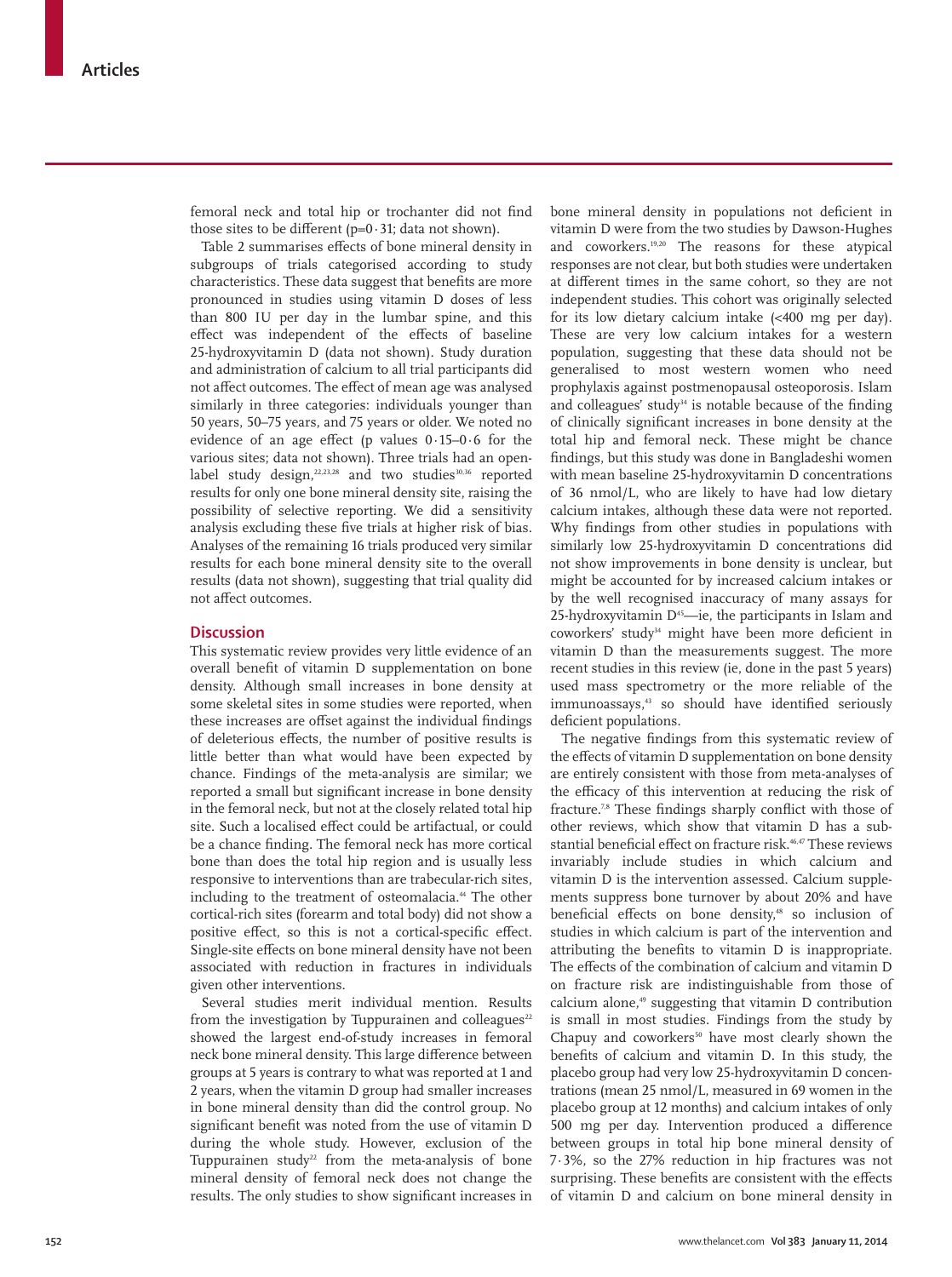individuals who are markedly vitamin D deficient (some possibly osteomalacic). The suggested benefit of vitamin D plus calcium on falls<sup>51</sup> might have contributed to the positive outcome in the study by Chapuy and colleagues. The changes in bone mineral density recorded in our meta-analysis are much smaller than those associated with fracture prevention from any intervention. Thus, the antifracture efficacy noted in the Chapuy study should not be expected to be reproduced in substantially less deficient populations, or from the use of vitamin D alone.

The negative findings of our analysis contrast with the widely held perception that vitamin D works directly on bone cells to promote mineralisation.<sup>31,35,52</sup> This perception is probably incorrect. Although the vitamin D receptor knockout mouse has reduced bone mass, this phenotype can be completely corrected and normal mineralisation restored by the provision of calcium and phosphate supplements.42 Findings of studies of selective vitamin D receptor knockout show that the skeletal phenotype of the vitamin D receptor knockout mouse can be reproduced by selective knockout of the receptor in enterocytes,<sup>53</sup> and that the skeletal abnormalities of the receptor global knockout mouse can be corrected by selective replacement of the vitamin D receptor in enterocytes.54,55 Thus, expression of the vitamin D receptor in enterocytes is both necessary and adequate for normal bone mineralisation. Selective loss of vitamin D receptor from bone actually increases bone mass.<sup>53,56</sup> This finding can be explained by the fact that vitamin D receptor in bone (in cells of the osteoblast lineage) regulates RANKL and osteoprotegerin production to stimulate osteoclastogenesis.57 Additionally, vitamin D directly inhibits mineralisation of bone, through increasing local pyrophosphate concentrations.53 Thus, vitamin D is not a compound mainly responsible for maintenance of bone calcium content, but rather for maintenance of circulating calcium concentrations, which are crucial for cardiac and neuronal function. Bone is merely a reservoir that can be drawn on for this purpose. Of course, in states of vitamin D deficiency, secondary hyperparathyroidism arises, which also stimulates the production of RANKL and osteoclastogenesis. Thus, the biphasic effects of vitamin D on bone mass are unsurprising, because either low or high concentrations can potentially accelerate bone resorption. Some studies of high-dose calciferol or 1α-hydroxylated vitamin D metabolites show increased bone loss<sup>58</sup> and fractures,<sup>59,60</sup> which is consistent with this finding of biphasic effects.

Although our analysis has restrictions common to individual studies (some were unblinded, were short term, used low doses of vitamin D, and most participants had adequate calcium intakes), it also has many strengths. The total number of participants is large for assessment of a bone mineral density endpoint, most individual studies were well powered, with wide ranges of baseline 25-hydroxyvitamin D concentrations, vitamin D doses, dosing regimens, and ethnic groups. Therefore, the failure of any one study and of the meta-analysed data to show consistent benefit across the skeleton is likely to be a real finding.

The clinical implication of our findings is that the widespread use of vitamin D supplements for skeletal protection in adults without specific risk factors for vitamin D deficiency is not justified. This assertion complies with findings from previous meta-analyses of studies of fracture,<sup>7,8</sup> and suggests that no basis exists for the notion that those studies failed to detect a clinically significant benefit as a result of deficiencies in design or execution. The small effects of vitamin D supplements on bone mineral density do not exclude a beneficial effect on fracture by prevention of falls,<sup>51</sup> although findings from the meta-analyses of fracture provide no evidence of this effect.<sup>7,8</sup> Individuals at risk of vitamin D deficiency as a result of skin pigmentation or low sunlight exposure (eg, a result of veiling or frailty) might indeed benefit, so targeting of the intervention is important if the balance of risk and benefit is to be positive.

Further studies of vitamin D supplements in these groups are needed to establish associations between baseline 25-hydroxyvitamin D concentration and responses to vitamin D supplements. Such analyses might contribute to an improved definition of vitamin D deficiency. In the past few years, some clinicians have been enthusiastic about use of vitamin D supplements in doses of more than 1000 IU per day, with a view to achieve serum 25-hydroxyvitamin D concentrations greater than 75 nmol/L. Our analysis gives no support for this target concentration of 25-hydroxyvitamin D, because the existing evidence of benefit on bone mineral density comes from doses of 400–800 IU per day. In fact, data from studies<sup>36,37</sup> comparing high-dose with low-dose vitamin D supplements suggest that individuals on a low dose have improved bone mineral density, although differences between the groups were not significant. Although these conclusions contrast with those of many advocates in the specialty, they align well with the 2010 report from the Institute of Medicine,<sup>5</sup> which concluded (partly on the basis of histological evidence) that 40 nmol/L was an adequate concentration of serum 25-hydroxyvitamin D, and that most adults in North America do not need supplementation. The increasing practice for measurement and supplementation of vitamin D is expensive.<sup>61</sup> Our data suggest that the targeting of low-dose vitamin D supplements only to individuals who are likely to be deficient could free up substantial resources that could be better used elsewhere in health care.

#### **Contributors**

All authors developed the concept of this study. IRR and MJB wrote the protocol. IRR and MJB collated the data for the study and MJB did the statistical analyses. The first draft of the manuscript was written by IRR and thoroughly revised by MJB and AG.

#### **Conflicts of interest**

We declare that we have no conflicts of interest.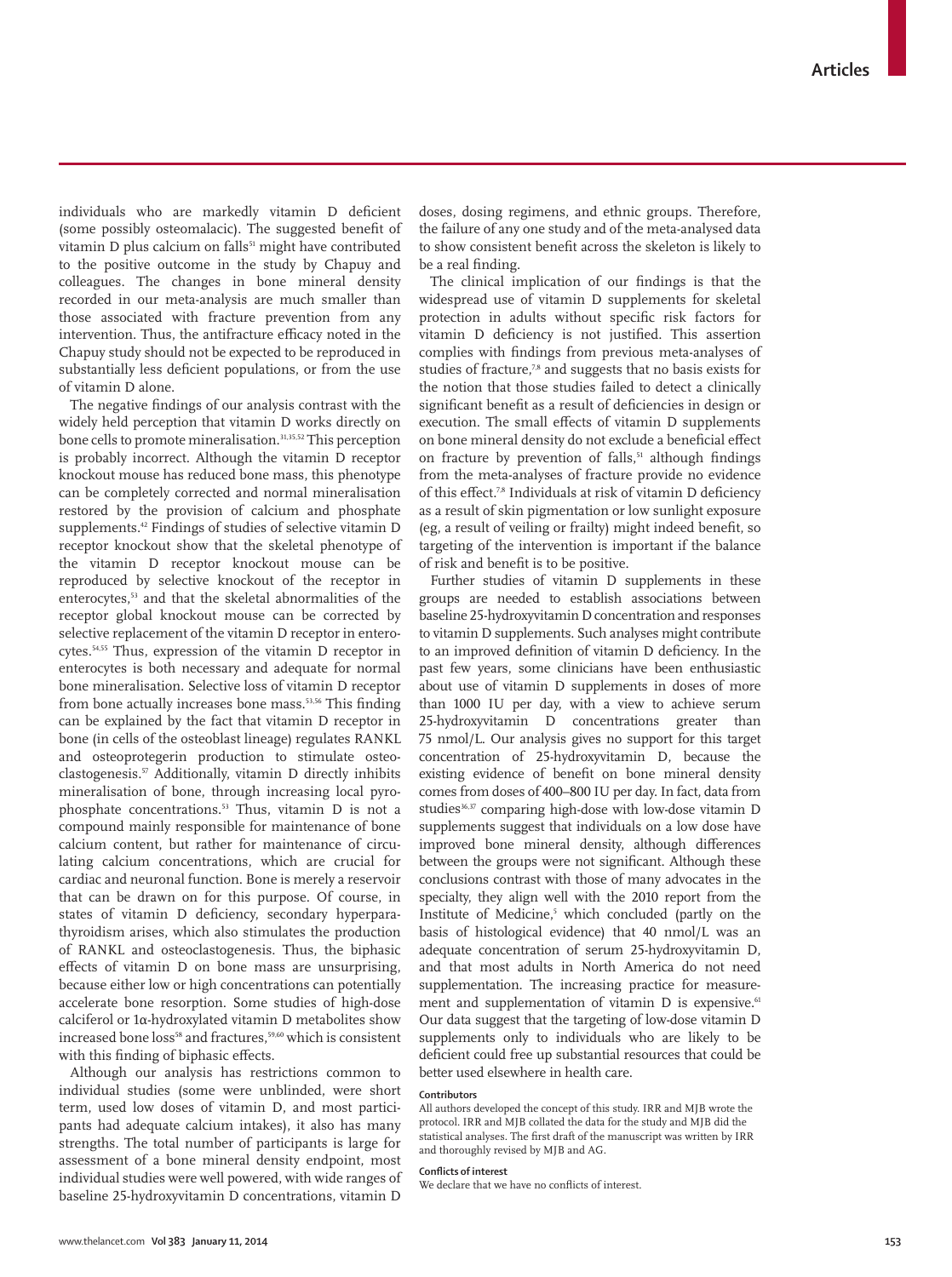#### **Acknowledgments**

This study was funded by the Health Research Council of New Zealand. We thank Greg Gamble for assistance with the meta-regression analyses.

**References**

- 1 Arabi A, Baddoura R, El-Rassi R, Fuleihan GEH. PTH level but not 25 (OH) vitamin D level predicts bone loss rates in the elderly. *Osteoporos Int* 2012; **23:** 971–80.
- 2 Chapuy MC, Preziosi P, Maamer M, et al. Prevalence of vitamin D insufficiency in an adult normal population. Osteoporos Int 1997; **7:** 439–43.
- Marwaha RK, Tandon N, Garg MK, et al. Bone health in healthy Indian population aged 50 years and above. *Osteoporos Int* 2011; **22:** 2829–36.
- Bischoff-Ferrari HA, Kiel DP, Dawson-Hughes B, et al. Dietary calcium and serum 25-hydroxyvitamin D status in relation to BMD among US adults. *J Bone Miner Res* 2009; **24:** 935–42.
- 5 Committee to review dietary reference intakes for vitamin D and calcium. Dietary reference intakes for calcium and vitamin D. Washington DC: The National Academies Press, 2010.
- 6 Dawson-Hughes B, Heaney RP, Holick MF, Lips P, Meunier PJ, Vieth R. Estimates of optimal vitamin D status. *Osteoporos Int* 2005; **16:** 713–16.
- 7 Avenell A, Gillespie WJ, Gillespie LD, O'Connell D. Vitamin D and vitamin D analogues for preventing fractures associated with involutional and post-menopausal osteoporosis. *Cochrane Database Syst Rev* 2009; **2:** CD000227.
- 8 Abrahamsen B, Masud T, Avenell A, et al. Patient level pooled analysis of 68 500 patients from seven major vitamin D fracture trials in US and Europe. *BMJ* 2010; **340:** B5463.
- 9 Bolland MJ, Grey A, Avenell A, Gamble GD, Reid IR. Calcium/ vitamin D supplements and cardiovascular events: a re-analysis of the Women's Health Initiative limited-access dataset, and meta-analysis of calcium with or without vitamin D. *BMJ* 2011; **342:** 2040.
- 10 Bailey RL, Dodd KW, Goldman JA, et al. Estimation of total usual calcium and vitamin D intakes in the United States. *J Nutr* 2010; **140:** 817–22.
- 11 Cranney A, Horsley T, O'Donnell S, et al. Effectiveness and safety of vitamin D in relation to bone health. *Evid Rep Technol Assess (Full Rep)* 2007; **158:** 1–235.
- 12 Chung M, Balk EM, Brendel M, et al. Vitamin D and calcium: a systematic review of health outcomes. *Evid Rep Technol Assess (Full Rep)* 2009; **183:** 1–420.
- 13 Lips P, van Schoor NM. The effect of vitamin D on bone and osteoporosis. *Best Pract Res Clin Endocrinol Metab* 2011; **25:** 585–91.
- 14 Holick MF, Binkley NC, Bischoff -Ferrari HA, et al. Evaluation, treatment, and prevention of vitamin D deficiency: an Endocrine Society Clinical Practice Guideline. *J Clin Endocrinol Metab* 2011; **96:** 1911–30.
- 15 Chung M, Lee J, Terasawa T, Lau J, Trikalinos TA. Vitamin D with or without calcium supplementation for prevention of cancer and fractures: an updated meta-analysis for the US Preventive Services Task Force. *Ann Intern Med* 2011; **155:** 827–38.
- 16 Papadimitropoulos E, Wells G, Shea B, et al. Meta-analysis of the efficacy of vitamin D treatment in preventing osteoporosis in postmenopausal women. *Endocrine Rev* 2002; **23:** 560–69.
- 17 Higgins JPT, Altman DG. Assessing risk of bias in inlcuded studies. In: Higgins JPT, Green S, eds. Cochrane handbook for systematic reviews of interventions version 501. Chichester, UK: Wiley, 2008.
- 18 Christiansen C, Christensen MS, McNair P, Hagen C, Stocklund KE, Transbol IB. Prevention of early postmenopausal bone loss: controlled 2-year study in 315 normal females. *Eur J Clin Invest* 1980; **10:** 273–79.
- 19 Dawson-Hughes B, Dallal GE, Krall EA, Harris S, Sokoll LJ, Falconer G. Effect of vitamin D supplementation on wintertime and overall bone loss in healthy postmenopausal women. *Ann Intern Med* 1991; **115:** 505–12.
- 20 Dawson-Hughes B, Harris SS, Krall EA, Dallal GE, Falconer G, Green CL. Rates of bone loss in postmenopausal women randomly assigned to one of two dosages of vitamin D. *Am J Clin Nutr* 1995; **61:** 1140–45.
- 21 Ooms ME, Roos JC, Bezemer PD, Vandervijgh WJF, Bouter LM, Lips P. Prevention of bone loss by vitamin D supplementation in elderly women: a randomized double-blind trial. *J Clin Endocrinol Metab* 1995; **80:** 1052–58.
- 22 Tuppurainen MT, Komulainen M, Kroger H, et al. Does vitamin D strengthen the increase in femoral neck bmd in osteoporotic women treated with estrogen. *Osteoporos Int* 1998; **8:** 32–38.
- 23 Komulainen M, Kroger H, Tuppurainen MT, et al. Prevention of femoral and lumbar bone loss with hormone replacement therapy and vitamin D, in early postmenopausal women: a population-based 5-year randomized trial. *J Clin Endocrinol Metab* 1999; **84:** 546–52.
- 24 Hunter D, Major P, Arden N, et al. A randomized controlled trial of vitamin D supplementation on preventing postmenopausal bone loss and modifying bone metabolism using identical twin pairs. *J Bone Miner Res* 2000; **15:** 2276–83.
- 25 Patel R, Collins D, Bullock S, Swaminathan R, Blake GM, Fogelman I. The effect of season and vitamin D supplementation on bone mineral density in healthy women: a double-masked crossover study. *Osteoporos Int* 2001; **12:** 319–25.
- 26 Venkatachalam S, Gupta R, Speden D, et al. A randomised controlled trial of parenteral vitamin D in coeliac diseasedensity changes. *Osteoporos Int* 2003; **14** (suppl 4)**:** 39–40.
- 27 Cooper L, Clifton-Bligh PB, Nery ML, et al. Vitamin D supplementation and bone mineral density in early postmenopausal women. *Am J Clin Nutr* 2003; **77:** 1324–29.
- 28 Harwood RH, Sahota O, Gaynor K, Masud T, Hosking DJ. A randomised, controlled comparison of different calcium and vitamin D supplementation regimens in elderly women after hip fracture: The Nottingham Neck of Femur (NoNOF) Study. *Age Ageing* 2004; **33:** 45–51.
- 29 Aloia JF, Talwar SA, Pollack S, Yeh J. A randomized controlled trial of vitamin D-3 supplementation in African American women. *Arch Intern Med* 2005; **165:** 1618–23.
- Zhu K, Devine A, Dick IM, Wilson SG, Prince RL. Effects of calcium and vitamin D supplementation on hip bone mineral density and calcium-related analytes in elderly ambulatory Australian women: a five-year randomized controlled trial. *J Clin Endocrinol Metab* 2008; **93:** 743–49.
- 31 Zhu K, Bruce D, Austin N, Devine A, Ebeling PR, Prince RL. Randomized controlled trial of the effects of calcium with or without vitamin D on bone structure and bone-related chemistry in elderly women with vitamin D insufficiency. *J Bone Miner Res* 2008; **23:** 1343–48.
- 32 Andersen R, Molgaard C, Skovgaard LT, et al. Effect of vitamin D supplementation on bone and vitamin D status among Pakistani immigrants in Denmark: a randomised double-blinded placebo-controlled intervention study. *Br J Nutr* 2008; **100:** 197–207.
- 33 Viljakainen HT, Vaisanen M, Kemi V, et al. Wintertime vitamin D supplementation inhibits seasonal variation of calcitropic hormones and maintains bone turnover in healthy men. *J Bone Miner Res* 2009; **24:** 346–52.
- Islam MZ, Shamim A, Viljakainen HT, et al. Effect of vitamin D, calcium and multiple micronutrient supplementation on vitamin D and bone status in Bangladeshi premenopausal garment factory workers with hypovitaminosis D: a double-blinded, randomised placebo-controlled 1-year intervention. *Br J Nutr* 2010; **104:** 241–47.
- 35 Jorde R, Sneve M, Torjesen PA, Figenschau Y, Hansen JB, Grimnes G. No significant effect on bone mineral density by high doses of vitamin D-3 given to overweight subjects for one year. *NutrJ* 2010; **9:** 1.
- Verschueren SMP, Bogaerts A, Delecluse C, et al. The effects of whole-body vibration training and vitamin D supplementation on muscle strength, muscle mass, and bone density in institutionalized elderly women: a 6-month randomized, controlled trial. *J Bone Miner Res* 2011; **26:** 42–49.
- 37 Grimnes G, Joakimsen R, Figenschau Y, Torjesen PA, Almas B, Jorde R. The effect of high-dose vitamin D on bone mineral density and bone turnover markers in postmenopausal women with low bone mass-a randomized controlled 1-year trial. *Osteoporos Int* 2012; **23:** 201–11.
- 38 Rastelli AL, Taylor ME, Gao F, et al. Vitamin D and aromatase inhibitor-induced musculoskeletal symptoms (AIMSS): a phase II, double-blind, placebo-controlled, randomized trial. *Breast Cancer Res Treat* 2011; **129:** 107–16.